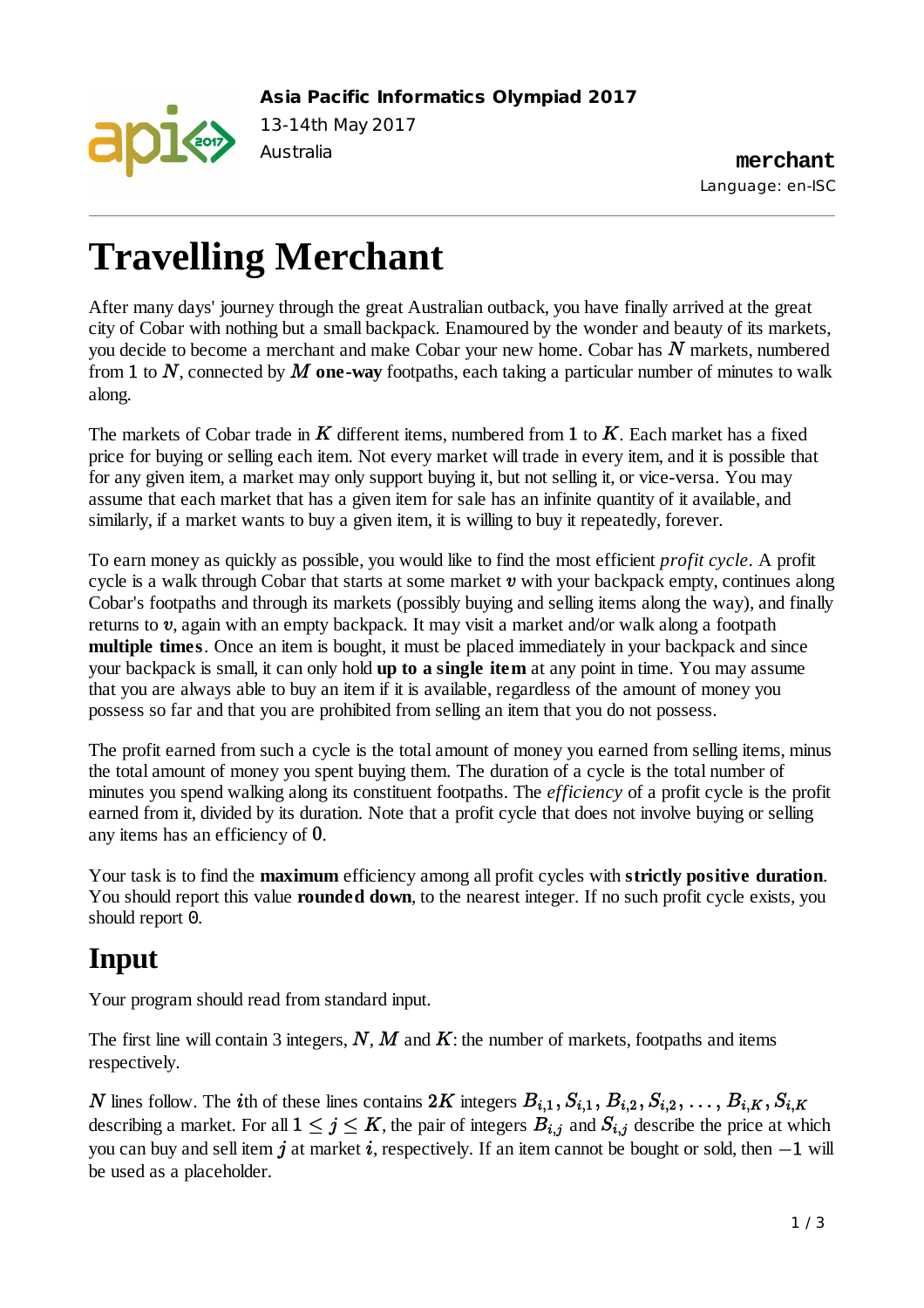M lines follow. The pth of these contains 3 integers,  $V_p$ ,  $W_p$  and  $T_p$ , describing a one-way footpath from market  $V_p$  to another market  $W_p$ , taking  $T_p$  minutes to traverse.

### **Output**

Your program should write to standard output.

Print a single integer, the maximum efficiency among all profit cycles, rounded down to the nearest integer.

### **Example**

Feedback for the following sample case will be provided as "Sample Data" upon submission.

#### **Sample Input**

### **Sample Output**

2

### **Explanation**

In the sample case there are two cycles we will consider, "1 to 2 to 3 to 1" and "1 to 4 to 3 to 1".

Considering "1 to 2 to 3 to 1", we see that this cycle takes 7 minutes to walk over  $(3 + 3 + 1)$ . The most profitable sequence of trades on this cycle is to purchase item 2 at market 1 (cost of 5), sell it at market 2 (profit of 15), immediately buy item 1 from market 2 (cost of 6), carry item 1 through market 3, and finally sell item 1 at market 1 (profit of 9). Therefore in this cycle we can make  $p-5+15-6+9=13$  profit in this profit cycle.  $13/7$  rounded down gives an efficiency of 1 for this cycle.

Considering "1 to 4 to 3 to 1", we see that this cycle takes 3 minutes to walk over  $(1 + 1 + 1)$ . The most profitable sequence of trades on this cycle is to purchase item 2 at market 1 (cost of 5), sell it at market 4 (profit of 11), then walk through market 3 and back to market 1. Therefore in this cycle we can make  $-5+11=6$  profit in this profit cycle. 6/3 rounded down gives an efficiency of 2 for this cycle.

Therefore the best efficiency of any profit cycle in Cobar is 2.

# **Subtasks**